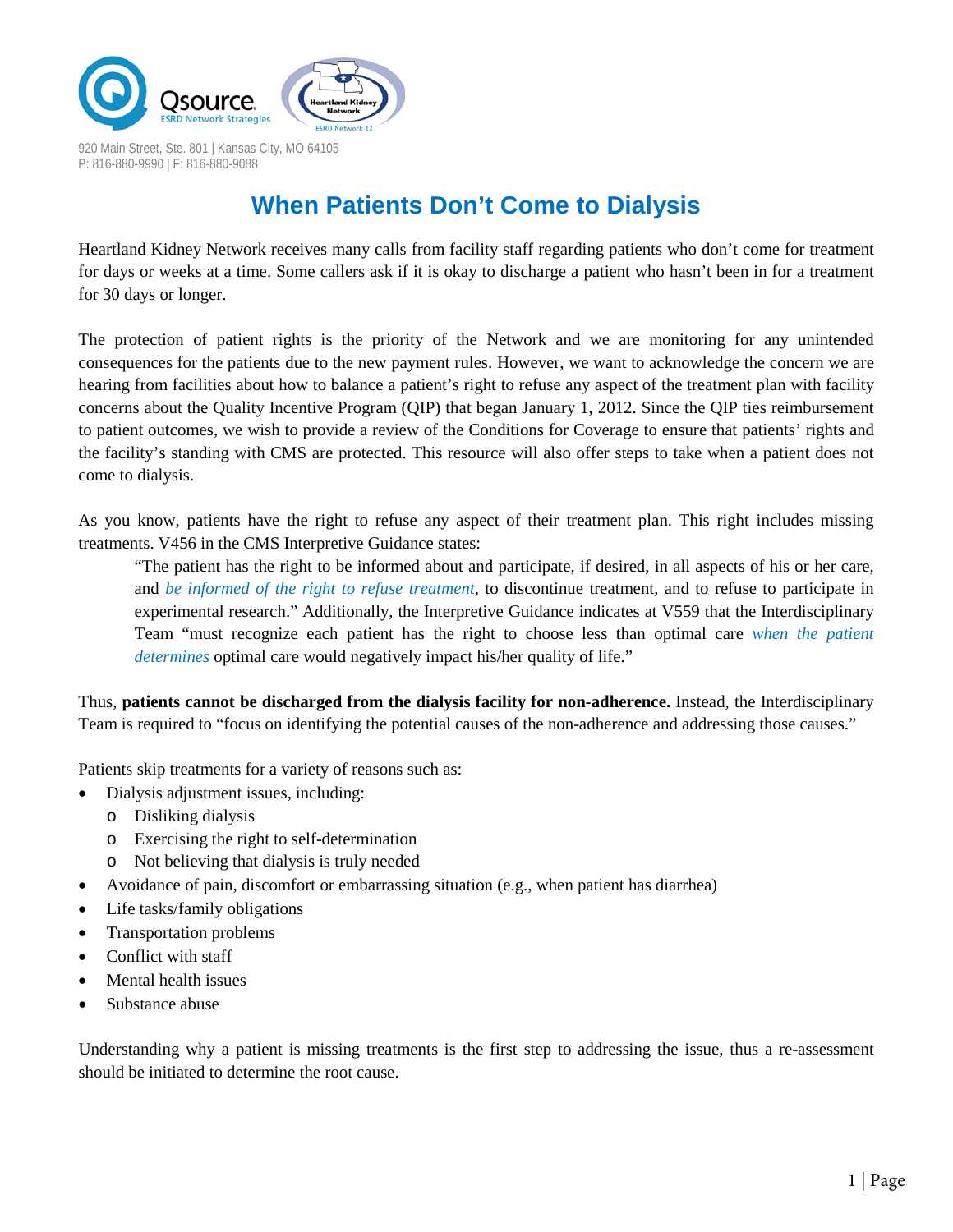#### **Assessment**

It is the responsibility of the facility to assess the barriers to treatment attendance and address those barriers with the patient. Designating the patient who chronically misses treatments as "unstable" and revising the patient's care plan would be a way to engage the entire IDT in a focused effort to identify barriers, plan interventions that address the barriers, and monitor and document outcomes. "Any member of the IDT, including the patient, may document why goals are not met or cannot be met" (V559).

There are times when staff members believe a patient is missing treatments "all the time" when, in reality, the number of missed treatments by a patient in a week or month is relatively small. Quantifying the number of missed treatments and identifying any pattern to the days of the week that treatments are missed will help determine the extent of the problem. This may also be a useful education tool for the patient.

Staff behavior can negatively influence patient adherence behavior. Staff members sometimes make the mistake of chastising a patient each and every time the patient shows up late for treatment or comes back after missing one or more treatments in a row. This is usually not an effective intervention for addressing adherence issues and is likely to create conflict between patient and staff. It may have the opposite effect on the patient's behavior than what was intended. Patients tell us that they believe staff doesn't care about them and whether they come to treatment or not; rather, they feel that the staff is more concerned about having an empty chair and a missed treatment they can't bill for. Has any patient said this to you? If so, you may want to examine staff communication and facility processes for dealing with patient adherence.

Some patients just aren't ready to commit to ongoing dialysis. Some patients believe that they don't need dialysis and have enough residual renal function to support their misperception about their health status. They show up once in a while and then disappear for days or weeks. Others may stop showing up altogether. Education falls on deaf ears and phone calls and welfare checks are considered harassment by the patient.

Some patients may not know how to tell you directly that they want to stop treatment. Other patients are clear that they don't want to come to treatment but the facility doesn't agree with the patient's decision, so staff keep calling the patient and sending out the police. Therefore, it is important that there is a discussion with the patient that discontinuing treatment is an option, what it means, and that end-of-life care can be arranged for them. Patients also need to know that if they make the decision to stop treatment now, they can change their minds and return to dialysis at your center in the future.

Depending on the underlying barriers to adherence to treatment attendance, you may want to consider negotiating with the patient a goal in the plan of care to increase attendance by one more treatment a month, re-evaluate, and if patient is successful try to negotiate attending two more treatments the following month, etc.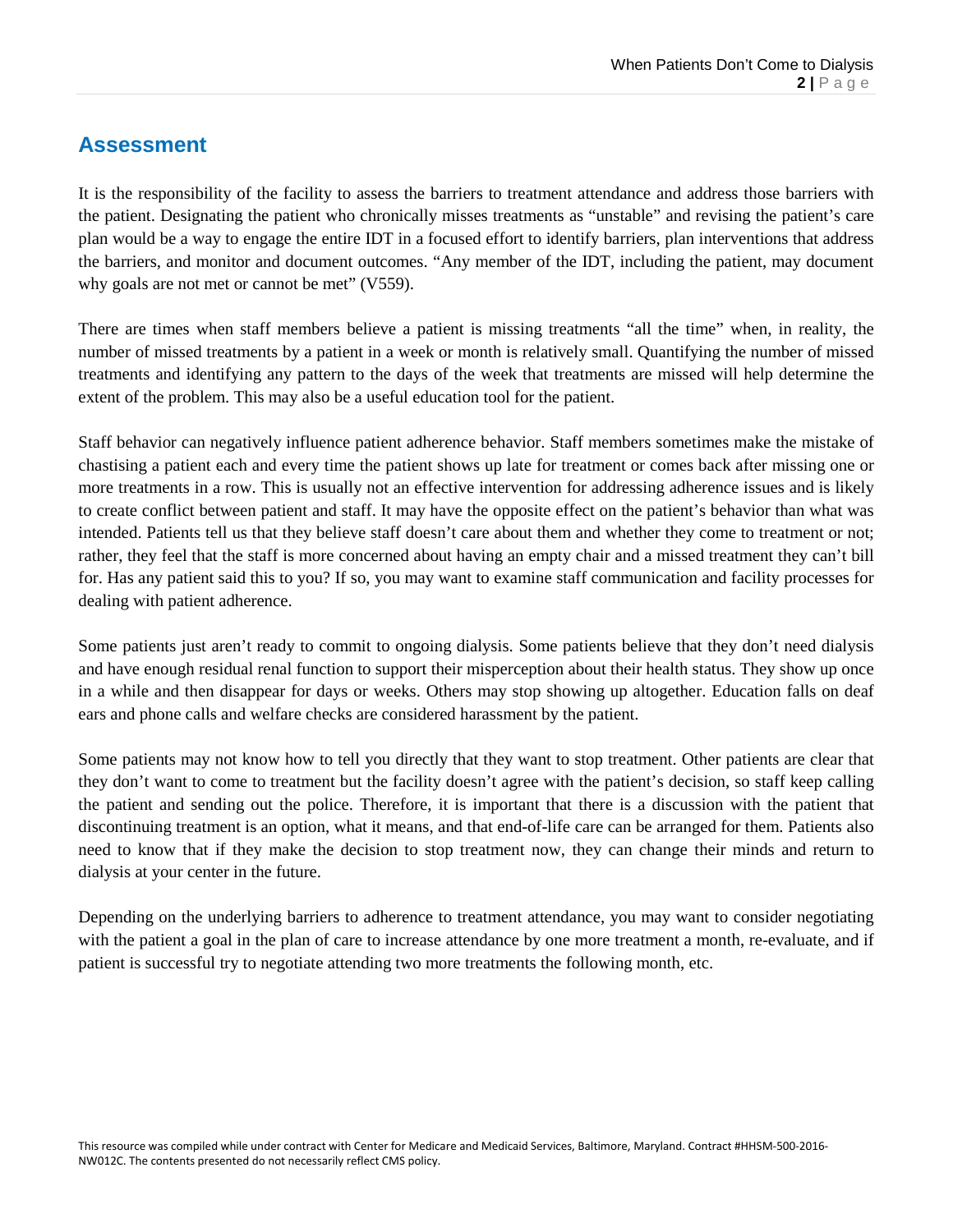## **Interventions**

Below are interventions for the patient who chronically misses treatments and *is unresponsive to individualized interventions to decrease the number of missed treatments*:

- If a patient chronically no calls/no shows, consider not setting up the machine until the patient arrives. The patient will then have to wait until the machine is ready to be used and treatment time will be cut in order to minimize disruption to other patients' treatment schedules.
- Move the patient to the last shift of the day in order to minimize disruption to facility operations.
- Involve the patient's nephrologist in attempts to re-engage the patient in his care.
- Send a letter to the patient that focuses on your concerns about him and his safety and your desire to meet with the patient. The letter should not include a demand that the patient receive a treatment in order to have a meeting. Examples of goals for meeting with the patient include assessing a catheter, reassessing barriers to treatment adherence, drawing blood to update lab results and possibly the patient's dialysis prescription, talking with the patient about discontinuing treatment, and planning for end-of-life care, if appropriate.
- If you are unable to contact the patient by phone (no working phone number; no answer to voice messages; no emergency contact information), call police for welfare check and document outcome. If the patient is a home patient, schedule a home visit by the PD nurse and social worker in order to assess the patient.
- Contact Adult Protective Services if the patient is a vulnerable adult whose competency is questioned or who is known to be incompetent to make his own health care decisions and there is no known power of attorney or power of attorney is unavailable or refuses to be involved.
- Utilize emergency psychiatric services, including hospitalization for evaluation and treatment, if there is concern for immediate patient safety and patient has known or suspected mental illness.
- Thoroughly document all interventions and results. V767 states "Facilities are not penalized if a patient or patients do not reach the expected targets if the plan of care developed by the IDT is individualized, addresses barriers to meeting the targets, and has been implemented and revised as indicated".

**Please do not hesitate to call the Network if you would like a case consultation.**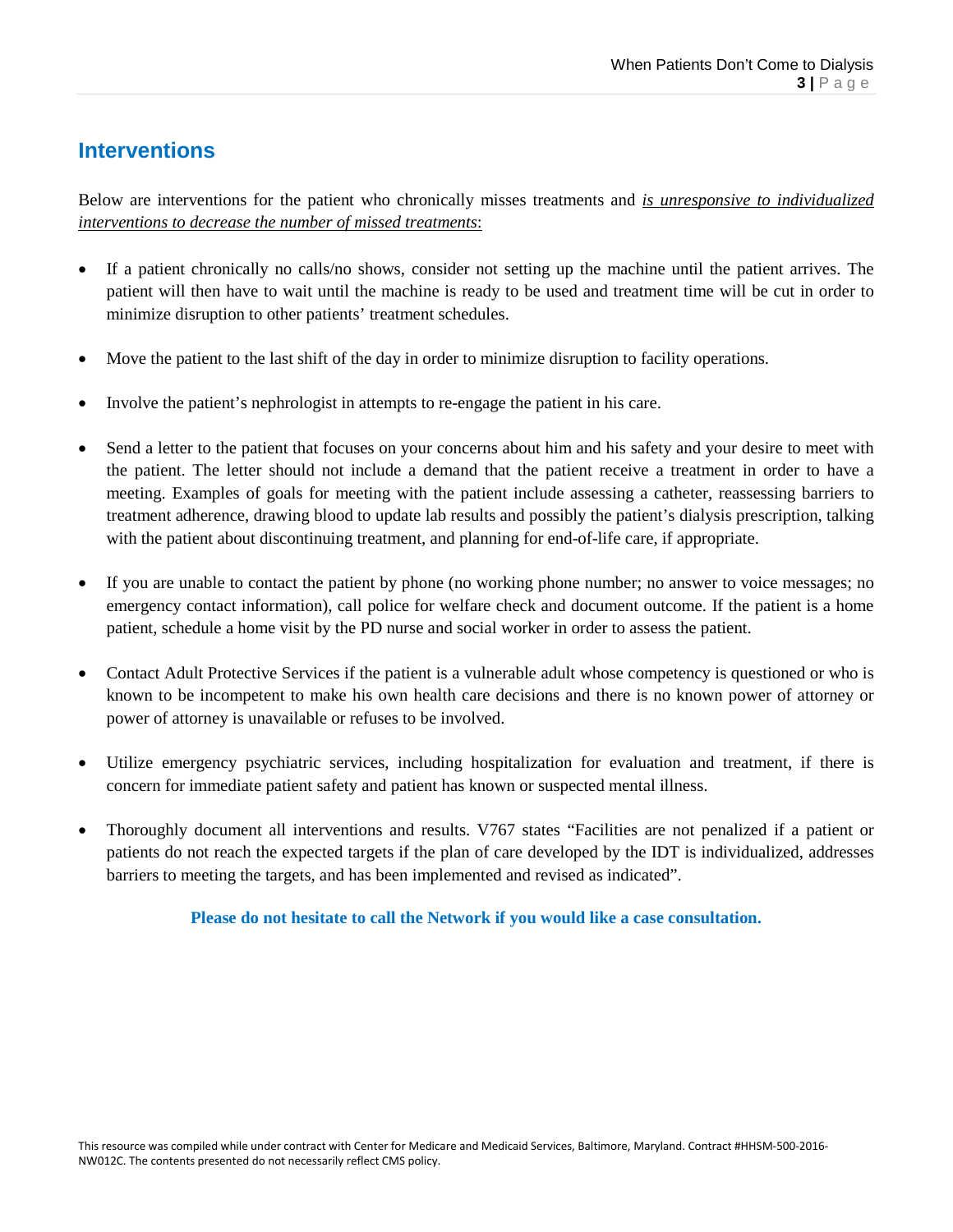### **CMS Frequently Asked Questions**

CMS has provided some additional guidance in regard to a patient who does not come for an extended period.

| V767 | <b>Involuntary</b><br>Discharge:<br>May a facility involuntarily<br>discharge a patient who<br>does not come for treatment<br>for an extended period, for<br>example, 3-4 weeks? | The regulations specifically address the involuntary discharge<br>process in an effort to reduce its occurrence. Facilities should work<br>to avoid the need to involuntarily discharge any patient. In the<br>situation described, a better resolution would be if the facility sent<br>the patient a certified letter expressing concern about their absence<br>from treatment and a willingness to talk with the patient about why<br>s/he is not coming for treatment. In the letter, they could tell the<br>patient that s/he has the right to discontinue treatment, that doing so<br>will likely result in his/her death, and that if s/he chooses to resume<br>dialysis, to call to let the facility know this so the facility can<br>schedule the dialysis treatment. The facility should provide names<br>and phone numbers of key people s/he could talk with including the<br>physician, social worker, and nurse manager or facility administrator.<br>If the patient is unable to be reached, or does not respond to these<br>efforts, the patient may be voluntarily discharged, as the patient has<br>chosen to discontinue treatment. |
|------|----------------------------------------------------------------------------------------------------------------------------------------------------------------------------------|--------------------------------------------------------------------------------------------------------------------------------------------------------------------------------------------------------------------------------------------------------------------------------------------------------------------------------------------------------------------------------------------------------------------------------------------------------------------------------------------------------------------------------------------------------------------------------------------------------------------------------------------------------------------------------------------------------------------------------------------------------------------------------------------------------------------------------------------------------------------------------------------------------------------------------------------------------------------------------------------------------------------------------------------------------------------------------------------------------------------------------------------------------|
|      |                                                                                                                                                                                  |                                                                                                                                                                                                                                                                                                                                                                                                                                                                                                                                                                                                                                                                                                                                                                                                                                                                                                                                                                                                                                                                                                                                                        |

CMS Version 1.3, ESRD Conditions for Coverage, Frequently Asked Questions.

SC11-13-02\_End\_Stage\_Renal\_Disease\_Updated\_of\_Frequently\_Asked\_Questions\_attach1.doc.x

In a case where the above is appropriate, the Heartland Kidney Network would recommend that a reasonable deadline (30 days) be provided to the patient.

- Contact with the Network regarding the situation and provide documentation of the facility prior to indicating the patient has chosen to discontinue treatment.
- It should be noted and the patient should be informed that if they chose to discontinue and their Medicare coverage is only due to ESRD than their Medicare coverage would be terminated.

The Patient Services Department has developed the attached checklist for working with patients with this type of non-adherence which should be used in conjunction with discussions with Network staff.

#### **Please contact the Patient Services Department to inform the Network of any such situation.**

Thank you to Network 15 for sharing their resource "When Patients Don't Come to Dialysis".